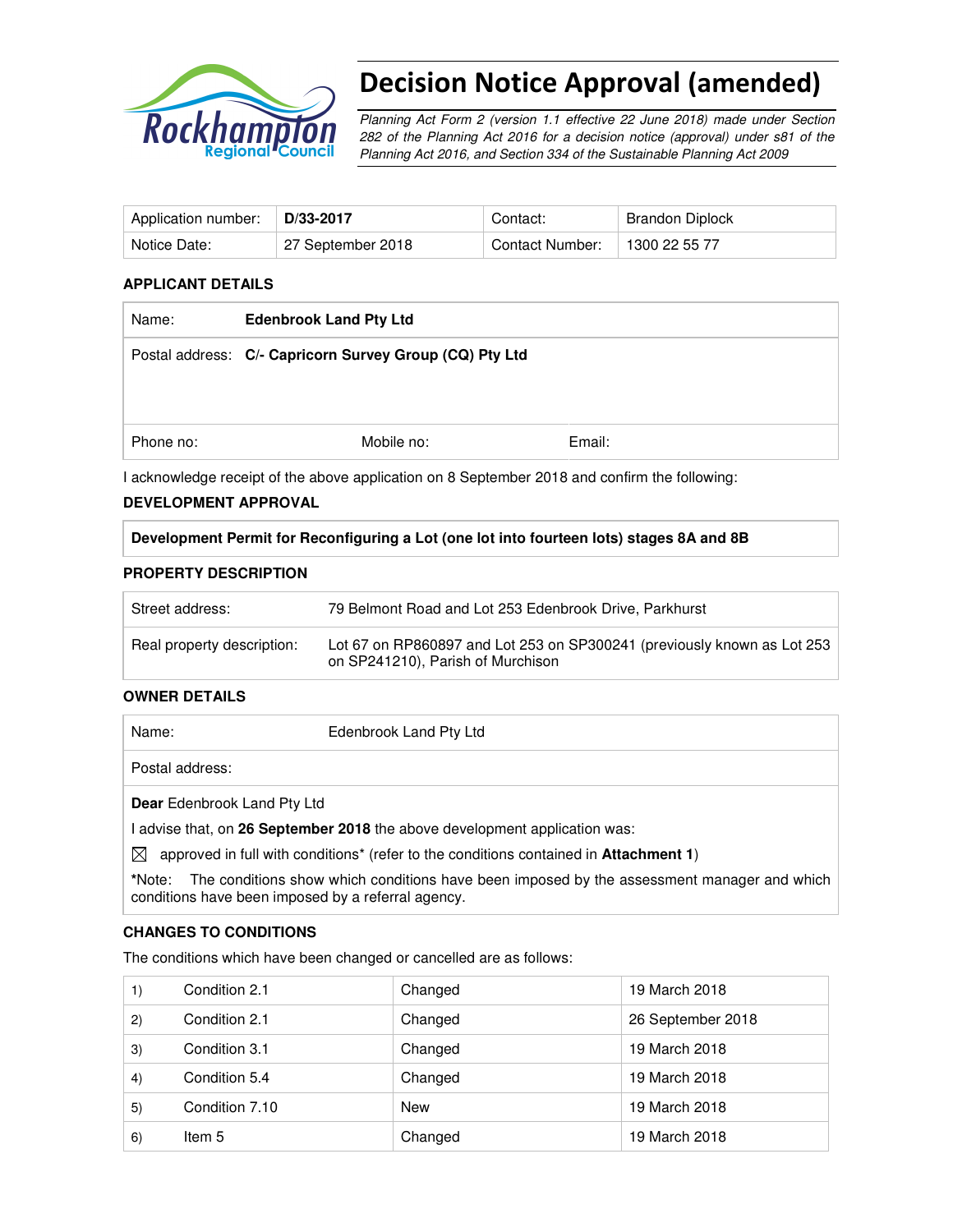## **1. DETAILS OF THE APPROVAL**

|                                                                                                                                                                                                        | <b>Development</b><br><b>Permit</b> | Preliminary<br>Approval |
|--------------------------------------------------------------------------------------------------------------------------------------------------------------------------------------------------------|-------------------------------------|-------------------------|
| Development assessable under the planning scheme, superseded<br>planning scheme, a temporary local planning instrument, a master<br>plan or a preliminary approval which includes a variation approval |                                     |                         |
| - Reconfiguring a lot                                                                                                                                                                                  |                                     |                         |

## **2. CONDITIONS**

This approval is subject to the conditions in Attachment 1.

#### **3. FURTHER DEVELOPMENT PERMITS REQUIRED**

Please be advised that the following development permits are required to be obtained before the development can be carried out:

| Type of development permit required | Subject of the required development permit |
|-------------------------------------|--------------------------------------------|
| <b>Operational Works</b>            | Road Works                                 |
|                                     | Sewerage Works                             |
|                                     | Water Works                                |
|                                     | Stormwater Works                           |
|                                     | Site Works                                 |
|                                     | Inter-allotment Drainage Works             |

# **4. REFERRAL AGENCIES NIL**

#### **5. THE APPROVED PLANS**

#### **The approved development must be completed and maintained generally in accordance with the approved drawings and documents:**

| <b>Plan/Document Name</b>                                                                    | <b>Plan/Document Reference</b> | Dated            |
|----------------------------------------------------------------------------------------------|--------------------------------|------------------|
| <b>Property Description</b>                                                                  | 1096-ROL1 Rev 3                | 5 September 2018 |
| Concept Landscaping Plan                                                                     | 1096-ROL6 Rev 3                | 5 September 2018 |
| <b>Building Setback Details</b>                                                              | 1096-ROL7 Rev 3                | 5 September 2018 |
| <b>Staging Details and Pathway Strategy</b>                                                  | 1096-ROL5 Rev 3                | 5 September 2018 |
| <b>Preliminary Infrastructure Details</b>                                                    | 1096-ROL3 Rev 3                | 5 September 2018 |
| Proposal Plan                                                                                | 1096-ROL2 Rev 3                | 5 September 2018 |
| Stormwater Management - Water Quality                                                        | 1096-ROL4 Rev 3                | 5 September 2018 |
| Downstream Flood Impacts - Catchment<br>Plan                                                 | 1097-FM01 Issue 2              | 1 December 2017  |
| Downstream Flood Impacts - Adjoining<br><b>Existing Development Stormwater</b><br>Drainage   | 1097-FM02 Issue 1              | 1 December 2017  |
| Downstream Flood Impacts - 1 in 100<br>year Flood Mapping Pre Edenbrook Stage<br>$7$ and $8$ | 1097-FM03 Issue 2              | 1 December 2017  |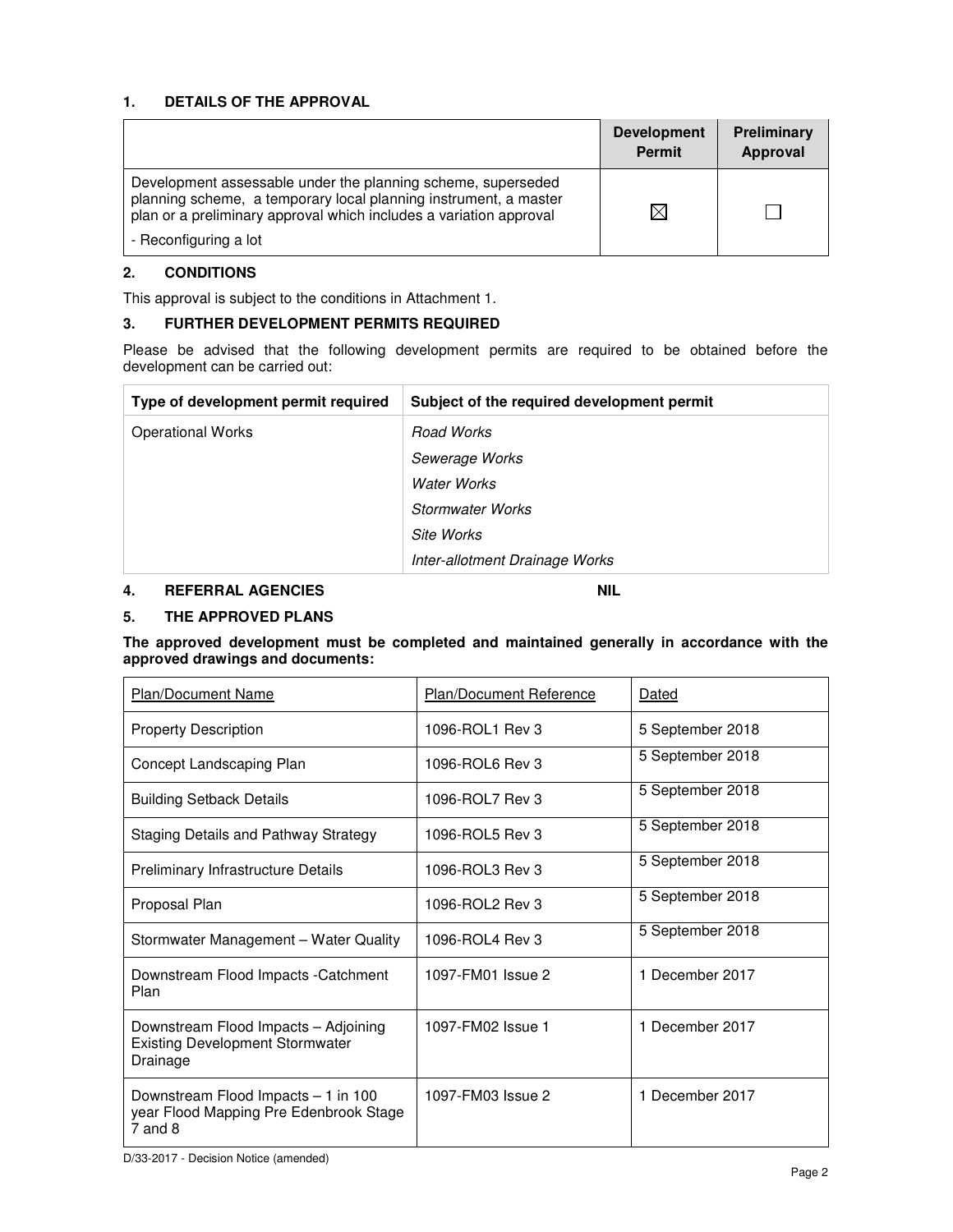| <b>Plan/Document Name</b>                                                                 | <b>Plan/Document Reference</b> | Dated           |
|-------------------------------------------------------------------------------------------|--------------------------------|-----------------|
| Downstream Flood Impacts - 1 in 100<br>year Flood Mapping Post Edenbrook<br>Stage 7 and 8 | 1097-FM04 Issue 2              | 1 December 2017 |
| Downstream Flood Impacts - Edenbrook<br>Stages 7 & 8 Stormwater Drainage<br>Connection    | 1097-FM05 Issue 2              | 1 December 2017 |

#### **6. CURRENCY PERIOD FOR THE APPROVAL (s.85 of the Planning Act)**

The standard relevant periods stated in section 85 of Planning Act 20016 apply to each aspect of development in this approval, if not stated in the conditions of approval attached.

#### **7. STATEMENT OF REASONS**

| Description of the<br>development      | The proposed development is for Reconfiguring a Lot (one lot into fourteen<br>lots) for stages 8A, 8B and 8C.                                                                                                                                                                                                                                                   |  |  |
|----------------------------------------|-----------------------------------------------------------------------------------------------------------------------------------------------------------------------------------------------------------------------------------------------------------------------------------------------------------------------------------------------------------------|--|--|
| <b>Reasons for Decision</b>            | The proposed change does not compromise the achievements of the<br>a)<br>Desired Environmental Outcomes in the Rockhampton City Plan 2005<br><i>(superseded)</i> ; and                                                                                                                                                                                          |  |  |
|                                        | Assessment of the development against the relevant zone purpose,<br>b)<br>planning scheme codes and planning scheme policies demonstrates<br>that the proposed development will not cause significant adverse<br>impacts on the surrounding natural environment, built environment and<br>infrastructure, community facilities, or local character and amenity. |  |  |
| <b>Assessment</b><br><b>Benchmarks</b> | The proposed development was assessed against the following assessment<br>benchmarks:                                                                                                                                                                                                                                                                           |  |  |
|                                        | Edenbrook Residential Area (Traditional Residential)                                                                                                                                                                                                                                                                                                            |  |  |
|                                        | <b>Conservational Residential Precinct</b>                                                                                                                                                                                                                                                                                                                      |  |  |
|                                        | Reconfiguring a Lot Code                                                                                                                                                                                                                                                                                                                                        |  |  |
| <b>Matters prescribed by</b>           | The State Planning Policy - Part $E_i$                                                                                                                                                                                                                                                                                                                          |  |  |
| regulation                             | The Central Queensland Regional Plan;<br>٠                                                                                                                                                                                                                                                                                                                      |  |  |
|                                        | The Rockhampton City Plan 2005.                                                                                                                                                                                                                                                                                                                                 |  |  |
|                                        | The common material, being the material submitted with the<br>application.                                                                                                                                                                                                                                                                                      |  |  |

#### **8. RIGHTS OF APPEAL**

The rights of an applicant to appeal to a tribunal or the Planning and Environment Court against a decision about a development application are set out in chapter 6, part 1 of the Planning Act 2016. For particular applications, there may also be a right to make an application for a declaration by a tribunal (see chapter 6, part 2 of the Planning Act 2016).

#### Appeal by an applicant

An applicant for a development application may appeal to the Planning and Environment Court against the following:

- the refusal of all or part of the development application
- a provision of the development approval
- the decision to give a preliminary approval when a development permit was applied for
- a deemed refusal of the development application.

An applicant may also have a right to appeal to the Development tribunal. For more information, see schedule 1 of the Planning Act 2016.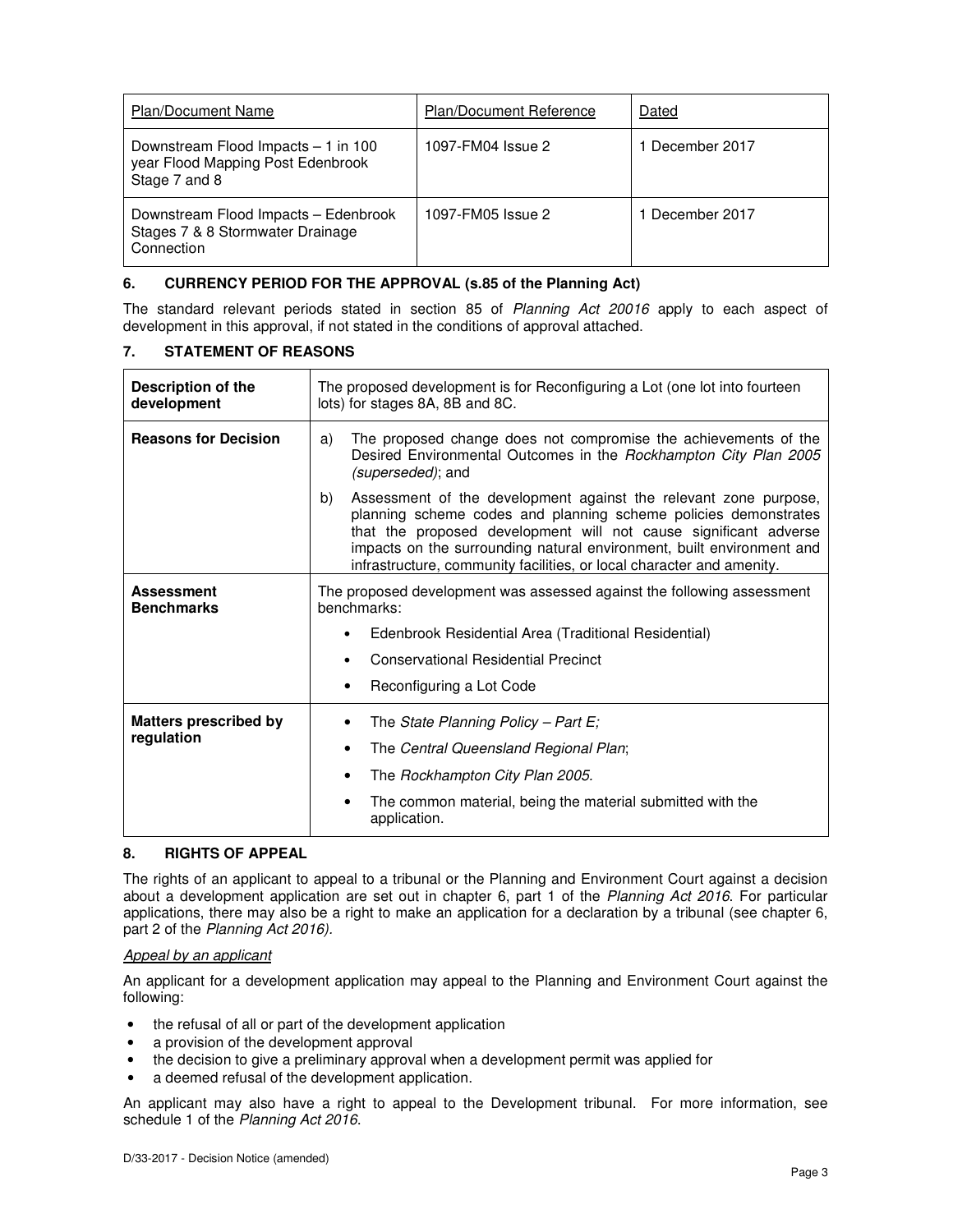The timeframes for starting an appeal in the Planning and Environment Court are set out in section 229 of the Planning Act 2016.

**Attachment 2** is an extract from the Planning Act 2016 that sets down the applicant's appeal rights and the appeal rights of a submitter.

#### **9. WHEN THE DEVELOPMENT APPROVAL TAKES EFFECT**

This development approval takes effect:

From the time the decision notice is given  $-$  if there is no submitter and the applicant does not appeal the decision to the court.

Or

- When the submitter's appeal period ends – if there is a submitter and the applicant does not appeal the decision to the court.

Or

- Subject to the decision of the court, when the appeal is finally decided – if an appeal is made to the court.

#### **10. ORIGINAL DECISION ASSESSMENT MANAGER**

| Name: | Tarnya Fitzgibbon             | Date: 23 January 2018 |
|-------|-------------------------------|-----------------------|
|       | <b>COORDINATOR</b>            |                       |
|       | <b>DEVELOPMENT ASSESSMENT</b> |                       |

#### **11. ASSESSMENT MANAGER**

| Name: | Tarnya Fitzgibbon             | Signature: | Date: 27 September 2018 |
|-------|-------------------------------|------------|-------------------------|
|       | <b>COORDINATOR</b>            |            |                         |
|       | <b>DEVELOPMENT ASSESSMENT</b> |            |                         |

#### **Attachment 1 – Conditions of the approval**

**Part 1 – Conditions imposed by the assessment manager** [Note: where a condition is imposed about infrastructure under Chapter 4 of the Planning Act 2016, the relevant provision of the Act under which this condition was imposed must be specified.]

#### **Attachment 2—Extract on appeal rights**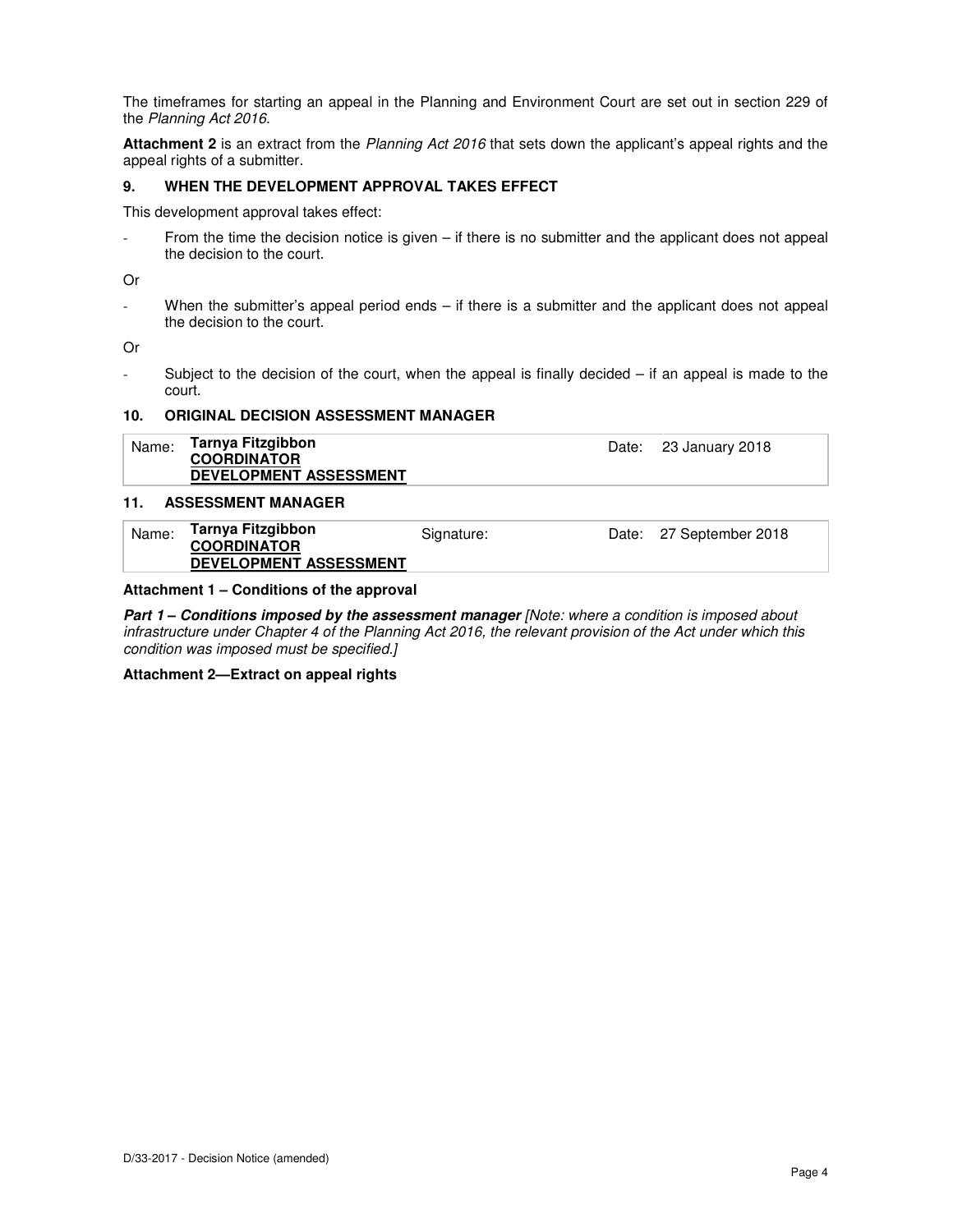

# **Attachment 1 – Part 1**

# **Rockhampton Regional Council Conditions**

PLANNING ACT 2016

# 1.0 ADMINISTRATION

- 1.1 The Developer and his employee, agent, contractor or invitee is responsible for ensuring compliance with the conditions of this development approval.
- 1.2 Where these Conditions refer to "Council" in relation to requiring Council to approve or to be satisfied as to any matter, or conferring on the Council a function, power or discretion, that role may be fulfilled in whole or in part by a delegate appointed for that purpose by the Council.
- 1.3 All conditions, works, or requirements of this development approval must be undertaken, completed, and be accompanied by a Compliance Certificate for any operational works required by this development approval:
	- 1.3.1 to Council's satisfaction;
	- 1.3.2 at no cost to Council; and
	- 1.3.3 prior to the issue of the Compliance Certificate for the Survey Plan,

unless otherwise stated.

- 1.4 Infrastructure requirements of this development approval must be contributed to the relevant authorities, where applicable, at no cost to Council, prior to the issue of the Compliance Certificate for the Survey Plan, unless otherwise stated.
- 1.5 The following further Development Permits must be obtained prior to the commencement of any works associated with their purposes:
	- 1.5.1 Operational Works:
		- (i) Road Works;
		- (ii) Sewerage Works;
		- (iii) Water Works;
		- (iv) Stormwater Works;
		- (v) Inter-allotment Drainage Works; and
		- (vi) Site Works.
- 1.6 All works must be designed, constructed and maintained in accordance with the relevant Council policies, guidelines and standards, unless otherwise stated.
- 1.7 All engineering drawings/specifications, design and construction works must be in accordance with the requirements of the relevant Australian Standards and must be approved, supervised and certified by a Registered Professional Engineer of Queensland.

#### 2.0 APPROVED PLANS AND DOCUMENTS

2.1 The approved development must be completed and maintained generally in accordance with the approved plans and documents, except where amended by any condition of this development approval: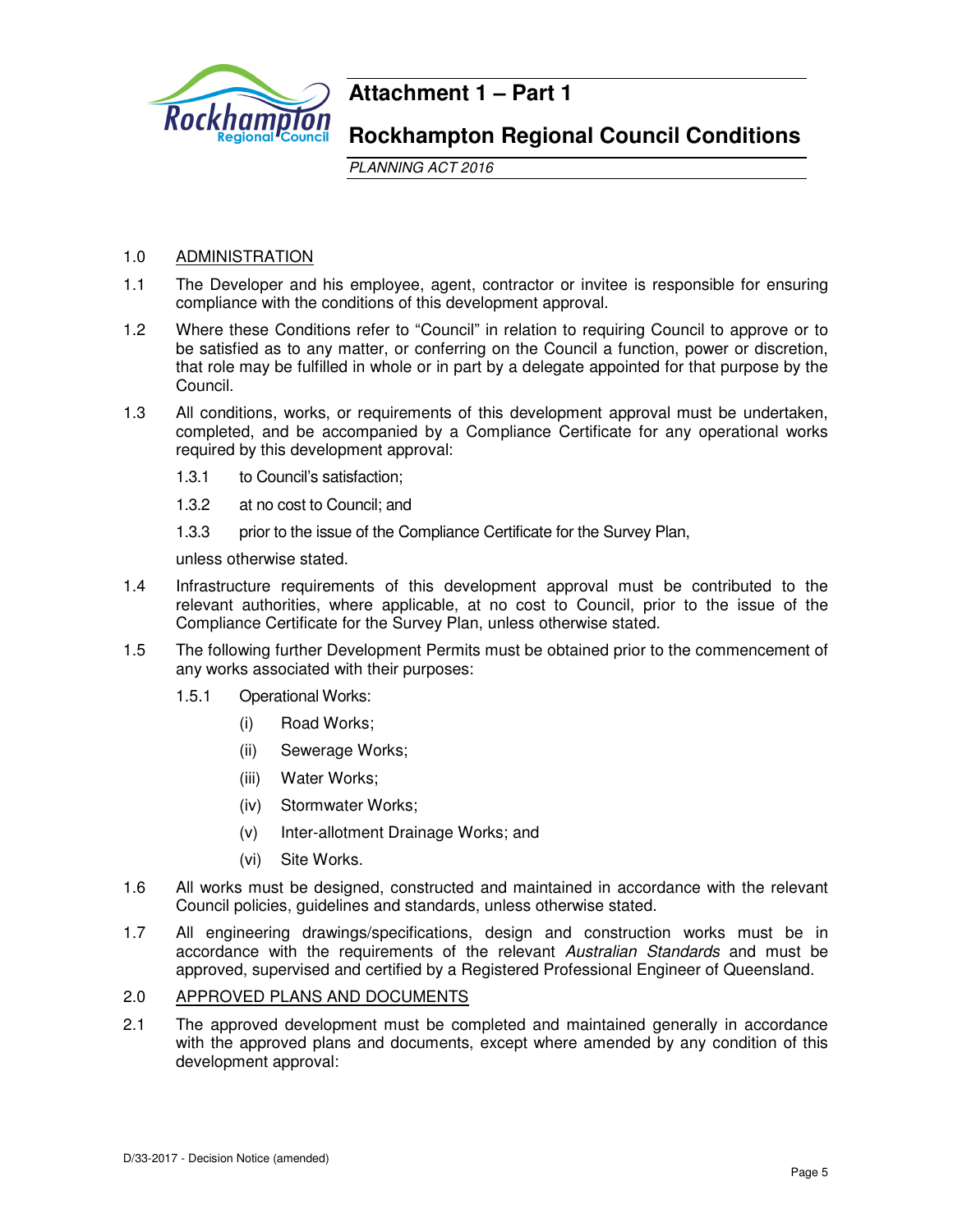| <b>Plan/Document Name</b>                                                                     | Plan/Document Reference | Dated            |
|-----------------------------------------------------------------------------------------------|-------------------------|------------------|
| <b>Property Description</b>                                                                   | 1096-ROL1 Rev 3         | 5 September 2018 |
| Concept Landscaping Plan                                                                      | 1096-ROL6 Rev 3         | 5 September 2018 |
| <b>Building Setback Details</b>                                                               | 1096-ROL7 Rev 3         | 5 September 2018 |
| <b>Staging Details and Pathway</b><br>Strategy                                                | 1096-ROL5 Rev 3         | 5 September 2018 |
| Preliminary Infrastructure Details                                                            | 1096-ROL3 Rev 3         | 5 September 2018 |
| Proposal Plan                                                                                 | 1096-ROL2 Rev 3         | 5 September 2018 |
| Stormwater Management - Water<br>Quality                                                      | 1096-ROL4 Rev 3         | 5 September 2018 |
| Downstream Flood Impacts -<br><b>Catchment Plan</b>                                           | 1097-FM01 Issue 2       | 1 December 2017  |
| Downstream Flood Impacts -<br><b>Adjoining Existing Development</b><br>Stormwater Drainage    | 1097-FM02 Issue 1       | 1 December 2017  |
| Downstream Flood Impacts - 1 in<br>100 year Flood Mapping Pre<br>Edenbrook Stage 7 and 8      | 1097-FM03 Issue 2       | 1 December 2017  |
| Downstream Flood Impacts - 1 in<br>100 year Flood Mapping Post<br>Edenbrook Stage 7 and 8     | 1097-FM04 Issue 2       | 1 December 2017  |
| Downstream Flood Impacts -<br>Edenbrook Stages 7 & 8 Stormwater<br><b>Drainage Connection</b> | 1097-FM05 Issue 2       | 1 December 2017  |

- 2.2 Where there is any conflict between the conditions of this development approval and the details shown on the approved plans and documents, the conditions of this development approval must prevail.
- 2.3 Where conditions require the above plans or documents to be amended, the revised document(s) must be submitted for approval by Council prior to the submission of an application for a Development Permit for Operational Works.

#### 3.0 STAGED DEVELOPMENT

- 3.1 This development approval is for a development to be undertaken in three (3) discrete stages, namely:
	- 3.1.1 Lot 67, Lot 253 and drainage easement (Stage 8A);
	- 3.1.2 Lots 113, 114, 118, 119 and Lots 126 128 (Stage 8B);
	- 3.1.3 Lots 120 to 125 (Stage 8C).

in accordance with the approved plans (refer to condition 2.1).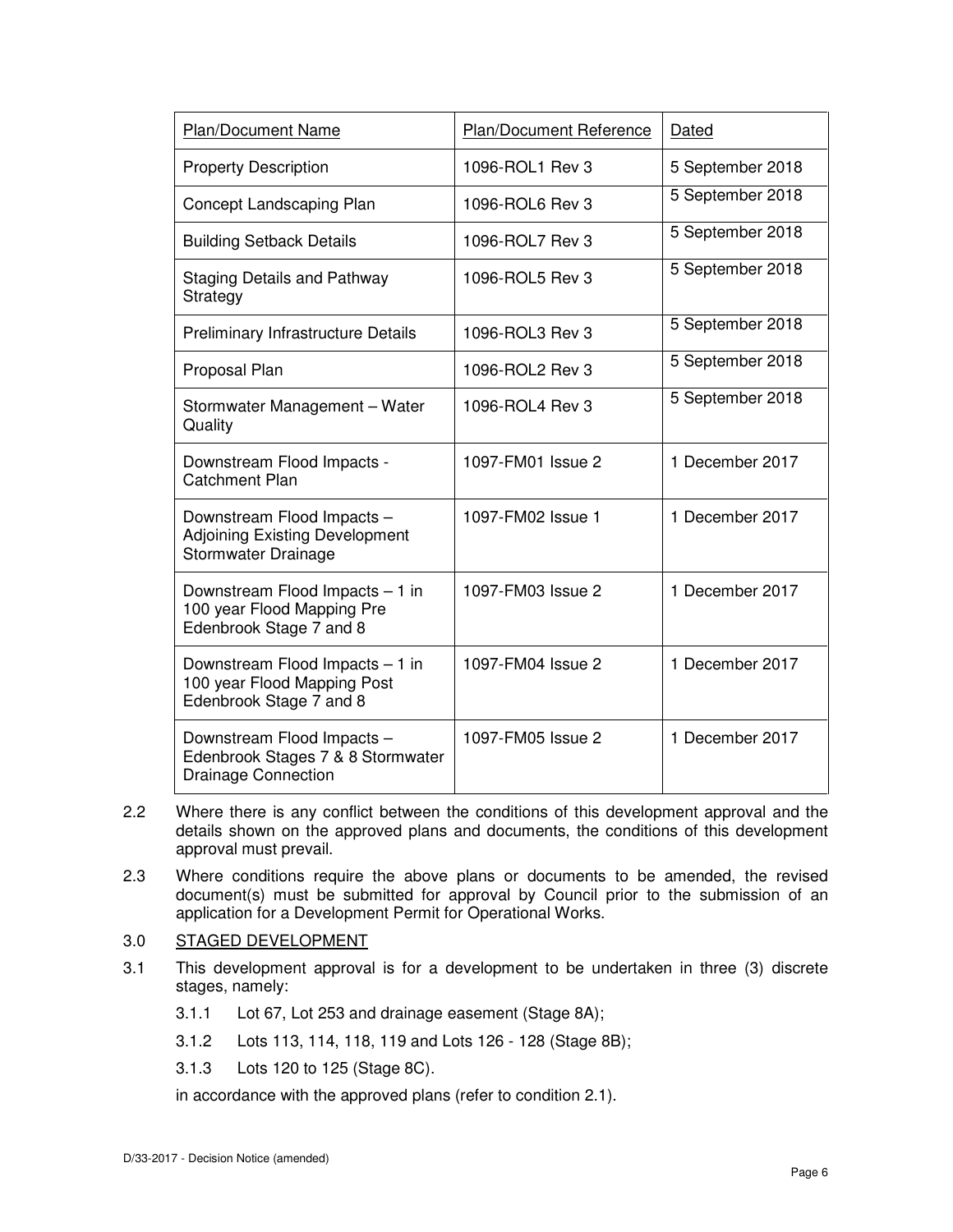Stages must be completed in chronological order. Unless otherwise expressly stated, the conditions must be read as being applicable to all stages.

## 4.0 ROAD WORKS

- 4.1 A Development Permit for Operational Works (road works) must be obtained prior to the commencement of any road works required by this development approval.
- 4.2 All road works must be designed and constructed in accordance with the approved plans (refer to condition 2.1), Capricorn Municipal Development Guidelines, and relevant Australian Standards and Austroads Guidelines and the provisions of a Development Permit for Operational Works (road works).
- 4.3 Any application for a Development Permit for Operational Works (road works) must demonstrate that all new roads and road reserves included in the application connect with existing constructed road(s) at the time of making the application.
- 4.4 The design and construction of all terminating roads must include a temporary turning area, which complies with the relevant performance and technical criteria, and facilitates suitable turning movements for a refuse collection vehicle.
- 4.5 A concrete pathway, with a minimum width of 1.2 metres, must be constructed on the southern side of Ridgewood Terrace in accordance with the approved plans.
- 4.6 All pathways and access ramps must be designed and constructed in accordance with Australian Standard AS1428 "Design for access and mobility". All pathways located within a road reserve or public use land must be provided with public space lighting in accordance with Australian Standard AS1158 "Lighting for roads and public spaces".
- 4.7 All pathways must incorporate kerb ramps at all road crossing points.
- 4.8 Traffic signs and pavement markings must be provided in accordance with the Manual of Uniform Traffic Control Devices – Queensland. Where necessary, existing traffic signs and pavement markings must be modified in accordance with the Manual of Uniform Traffic Control Devices – Queensland.

# 5.0 SEWERAGE WORKS

- 5.1 A Development Permit for Operational Works (sewerage works) must be obtained prior to the commencement of any sewerage works required by this development approval.
- 5.2 All sewerage works must be designed and constructed in accordance with the approved plans (refer to condition 2.1), Capricorn Municipal Development Guidelines, Water Supply (Safety and Reliability) Act 2008, Plumbing and Drainage Act 2002 and the provisions of a Development Permit for Operational Works (sewerage works).
- 5.3 All lots within the development must be connected to Council's reticulated sewerage network. Each lot must be provided with its own separate sewerage connection point, located wholly within its respective property boundary.
- 5.4 Sewerage works for Stage 5 development (D/27-2017) must be completed prior to the commencement of any sewerage construction works for stages 8A, 8B and 8C.
- 5.5 Sewerage infrastructure must be provided to the upstream development boundary for connectivity.
- 5.6 The finished sewerage access chamber surface must be at a sufficient level to avoid ponding of stormwater above the top of the chamber.
- 5.7 Easements must be provided over all sewerage infrastructure located within private property. The easement location(s) and width(s) must be in accordance with the requirements of the Capricorn Municipal Development Guidelines.
- 5.8 Large trees must not be planted within one (1) metre of the centreline of any sewerage infrastructure; small shrubs and groundcover are acceptable.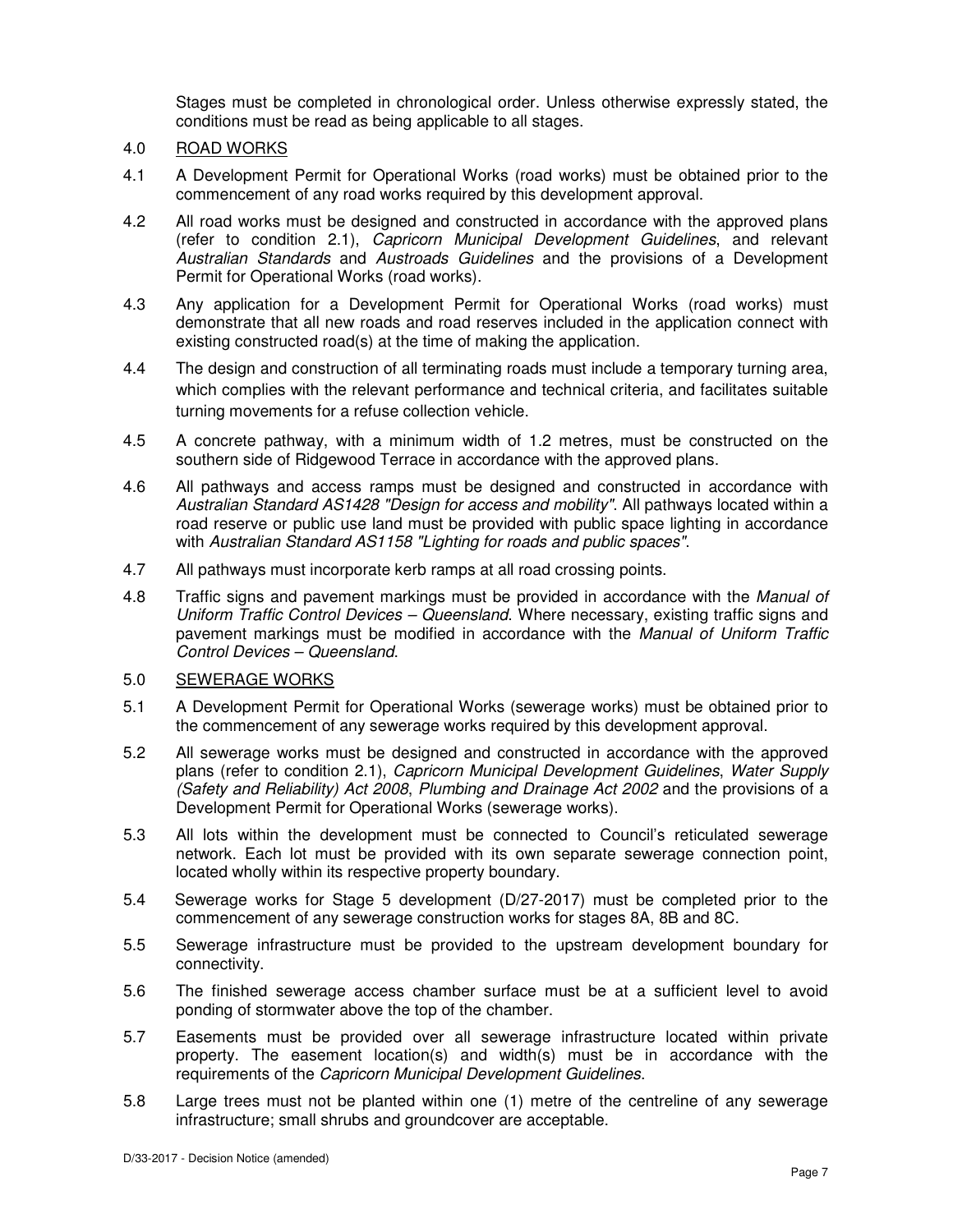# 6.0 WATER WORKS

- 6.1 A Development Permit for Operational Works (water works) must be obtained prior to the commencement of any water works required by this development approval.
- 6.2 All water works must be designed and constructed in accordance with the approved plans (refer to condition 2.1), Capricorn Municipal Development Guidelines, Water Supply (Safety and Reliability) Act 2008, Plumbing and Drainage Act 2002 and the provisions of a Development Permit for Operational Works (water works).
- 6.3 All lots within the development must be connected to Council's reticulated water network. Each lot must be provided with its own separate water connection point located wholly within its respective property boundary.
- 6.4 Water infrastructure must be provided to the development boundaries for connectivity.
- 6.5 All proposed reticulated water network mains must be interconnected to eliminate dead ends. Looped mains are permitted in cul-de-sacs.

## 7.0 STORMWATER WORKS

- 7.1 A Development Permit for Operational Works (stormwater works) must be obtained prior to the commencement of any stormwater works required by this development approval.
- 7.2 All stormwater drainage works must be designed and constructed in accordance with the approved plans (refer to condition 2.1), Queensland Urban Drainage Manual, Capricorn Municipal Development Guidelines, sound engineering practice and the provisions of a Development Permit for Operational Works (stormwater works).
- 7.3 All stormwater must drain to a demonstrated lawful point of discharge and must not adversely affect surrounding land or infrastructure in comparison to the pre-development conditions, including but not limited to blocking, altering or diverting existing stormwater runoff patterns or having the potential to cause damage to other infrastructure.
- 7.4 The proprietary stormwater quality device proposed at the outfall must be sized and upgraded as necessary to meet the reduction targets outlined in the State Planning Policy with respect to Total Suspended Solids (TSS). Details of this device and amended reduction performance evaluation outputs must be provided with the Operational Works application.
- 7.5 The Developer must pipe the eighteen percent Average Exceedance Probability (18% AEP) flows from the subject development through existing drainage Easement B as shown on Drawing 1097-FM05 Issue 2 dated 01/12/2017. Details of this pipework and how it outlets to the existing culvert must be provided with the Operational Works application.
- 7.6 The Developer must provide a signed agreement from the owners of Lot 67 RP860897 stipulating that they agree to the change in catchment conditions or the effects of any outfall from the subject development through or into Easement B. This agreement must be provided with the Operational Works application.
- 7.7 Any application for a Development Permit for Operational Works (stormwater works) must be accompanied by Drainage Strategy, prepared and certified by a Registered Professional Engineer of Queensland, which demonstrates how the major storm flows are conveyed through the subject development to a lawful point of discharge in accordance with the Queensland Urban Drainage Manual and the Capricorn Municipal Development Guidelines.
- 7.8 Easements must be provided over land required to accommodate the flows associated with the subject development.
- 7.9 Easements must be provided over all land assessed to be within a one per cent (1%) Annual exceedance probability defined flood event, inundation area.
- 7.10 An easement for the purposes of drainage within Lot 67 on RP860897 must be created as part of Stage 8A. Easement documents must accompany the Survey Plan for endorsement by Council, prior to the issue of the Compliance Certificate for the Survey Plan.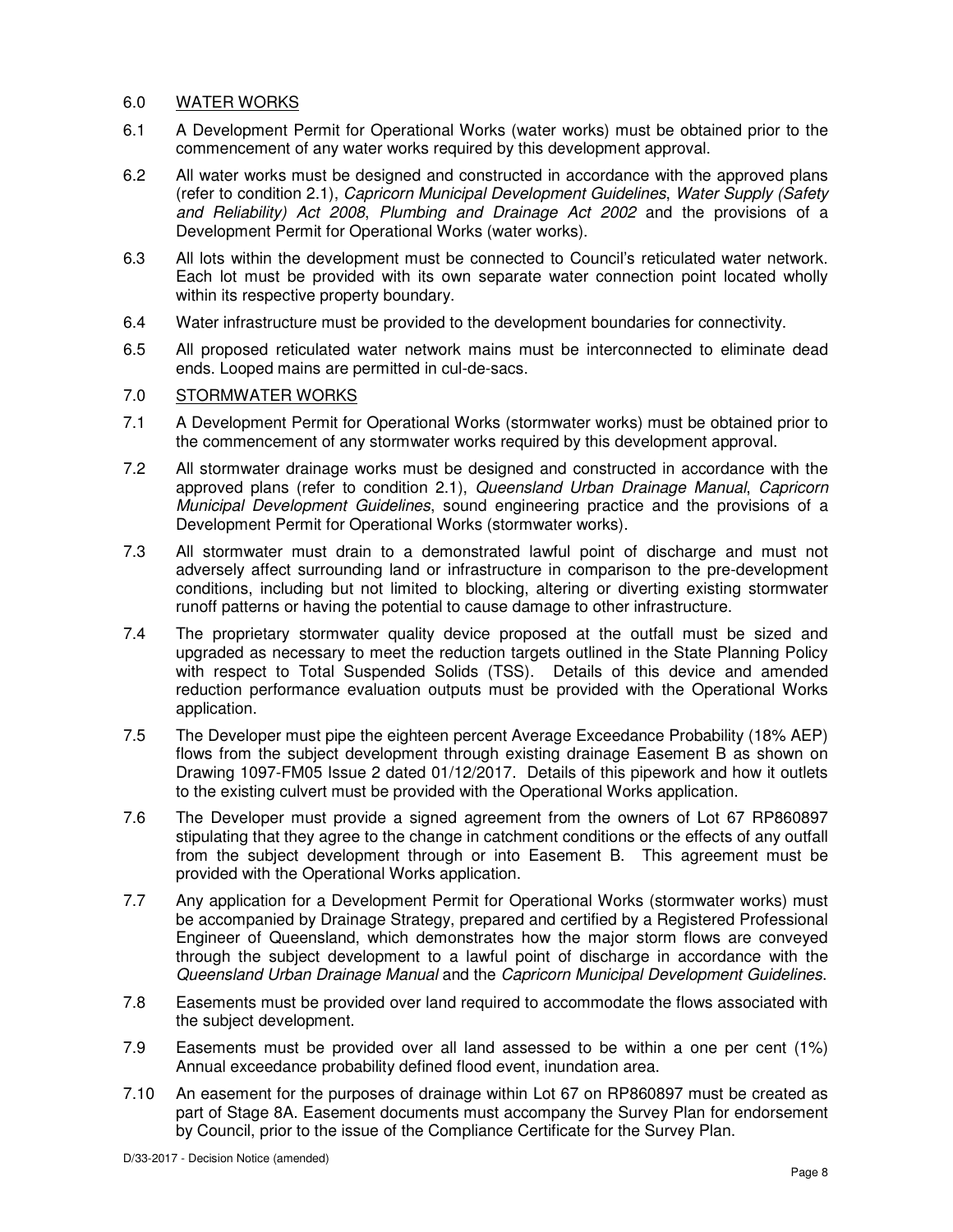# 8.0 INTER-ALLOTMENT DRAINAGE WORKS

- 8.1 A Development Permit for Operational Works (inter-allotment drainage works) must be obtained prior to the commencement of any drainage works required by this development approval.
- 8.2 All inter-allotment drainage works must be designed and constructed in accordance with the approved plans (refer to condition 2.1), Queensland Urban Drainage Manual, Capricorn Municipal Development Guidelines, sound engineering practice and the provisions of a Development Permit for Operational Works (inter-allotment drainage works).
- 8.3 Inter-allotment drainage, must be designed and constructed in accordance with the Queensland Urban Drainage Manual and must be provided to any lot where it cannot be satisfactorily demonstrated that roof and allotment runoff associated with development on that lot, could not reasonably be directed to the frontage kerb and channel or alternative lawful point of discharge.
- 8.4 Inter-allotment drainage systems and overland flow paths must be wholly contained within a Council easement, and be in accordance with the minimum widths prescribed in the Capricorn Municipal Design Guidelines. Easement documents must accompany the Survey Plan for endorsement by Council, prior to the issue of the Survey Plan Approval Certificate.
- 9.0 SITE WORKS
- 9.1 A Development Permit for Operational Works (site works) must be obtained prior to the commencement of any site works on the development site.
- 9.2 Any application for a Development Permit for Operational Works (site works) must be accompanied by an earthworks plan that clearly identifies the following:
	- 9.2.1 the location of cut and/or fill;
	- 9.2.2 the type of fill to be used and the manner in which it is to be compacted;
	- 9.2.3 the quantum of fill to be deposited or removed and finished cut and/or fill levels;
	- 9.2.4 details of any proposed access routes that are intended to be used to transport fill to or from the development site; and
	- 9.2.5 the maintenance of access roads to and from the development site so that they are free of all cut and/or fill material and cleaned as necessary.
- 9.3 All earthworks must be undertaken in accordance with Australian Standard AS3798 "Guidelines on earthworks for commercial and residential developments".
- 9.4 Site works must be constructed such that they do not, at any time, in any way restrict, impair or change the natural flow of runoff water, or cause a nuisance or worsening to surrounding land or infrastructure.
- 9.5 Retaining structures above one (1) metre in height that are not incidental works to a Development Permit for Building Works, must not be constructed unless separately and specifically certified by a Registered Professional Engineer of Queensland and must be approved as part of a Development Permit for Operational Works (site works).
- 9.6 Retaining structures close to or crossing sewerage infrastructure must comply with Queensland Development Code, Mandatory Part 1.4 'Building over or near relevant infrastructure." The structure must be self-supporting and no additional load must be applied to Council's sewerage infrastructure.
- 9.7 All site works must be undertaken to ensure that there is:
	- 9.7.1 no increase in upstream or downstream flood levels for all levels of immunity up to a one per cent (1%) Annual exceedance probability defined flood event;
	- 9.7.2 no increase in velocity profiles, for which no remedy exists to prevent erosion and/or scouring. In the event that modelling shows non-compliance with the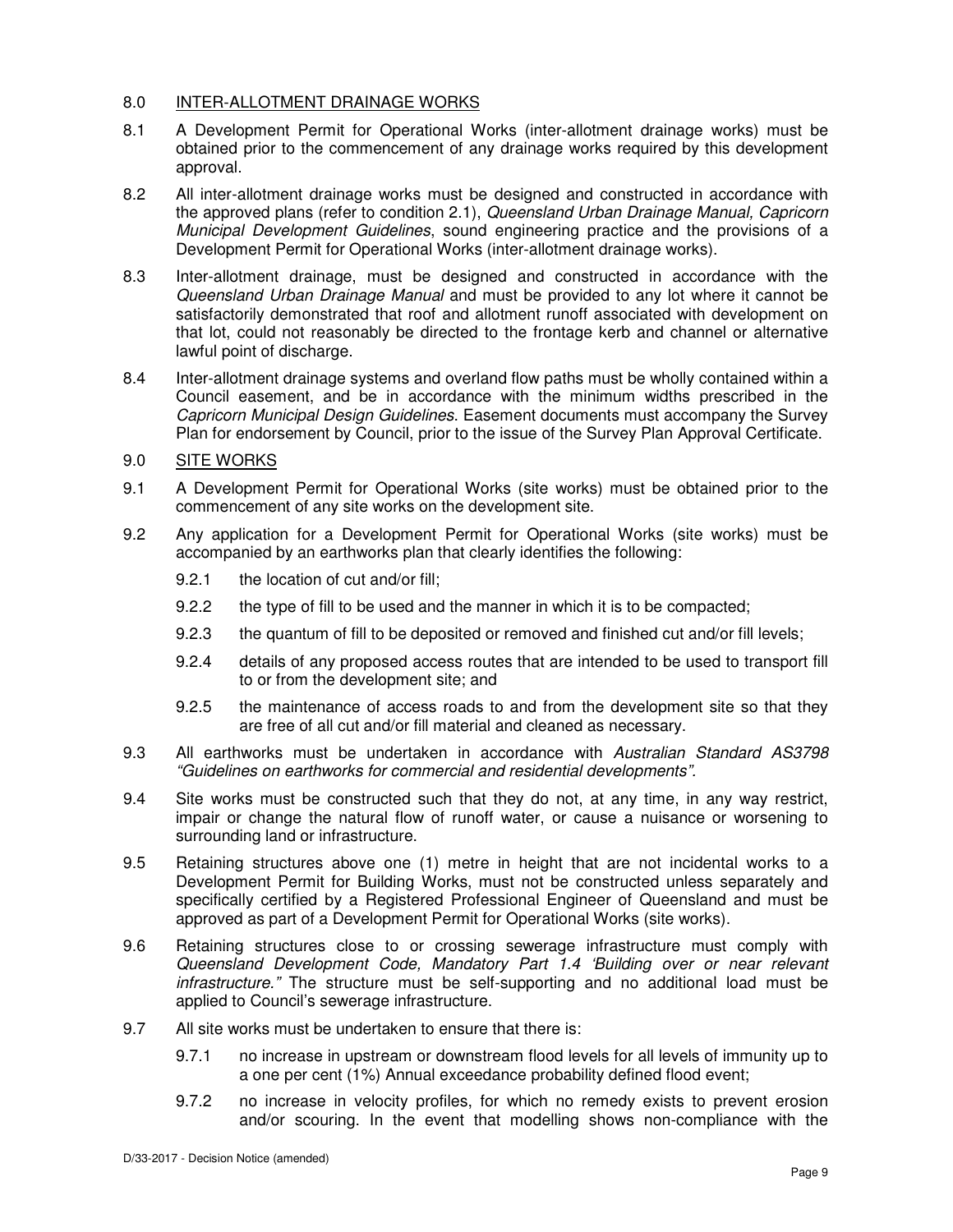above, works must be undertaken within the system to satisfy the above criteria for development; and

9.7.3 a lawful point of discharge to which the approved works drain during the construction phase.

Easements will be required over any other land to accommodate the flows.

#### 10.0 ELECTRICITY

- 10.1 Underground electricity services must be provided to each lot in accordance with the approved Operational Works Plans and the standards and requirements of the relevant service provider.
- 10.2 Evidence of acceptance of the works from the relevant service provider must be provided to Council, prior to the issue of the Compliance Certificate for the Survey Plan.

## 11.0 TELECOMMUNICATIONS

- 11.1 Underground telecommunications services must be provided to each lot in accordance with the approved Operational Works Plans and the standards and requirements of the relevant service provider. Unless otherwise stipulated by telecommunications legislation at the time of installation, this includes all necessary pits and pipes, and conduits that provide a connection to the telecommunications network.
- 11.2 Evidence of acceptance of the works from the relevant service provider must be provided to Council, prior to the issue of the Survey Plan Approval Certificate.

# 12.0 ASSET MANAGEMENT

- 12.1 Any alteration necessary to electricity, telephone, water mains, sewerage mains, and/or public utility installations resulting from the development or in connection with the development, must be undertaken and completed at no cost to Council.
- 12.2 Any damage to existing stormwater, water supply and sewerage infrastructure, kerb and channel, pathway or roadway (including removal of concrete slurry from public land and Council infrastructure), that occurs while any works are being carried out in association with this development approval must be repaired at full cost to the developer. This includes the reinstatement of any existing traffic signs or pavement markings that may have been removed or damaged.
- 12.3 'As Constructed' information pertaining to assets to be handed over to Council and those which may have an impact on Council's existing and future assets must be provided prior to the issue of the Compliance Certificate for the Survey Plan. This information must be provided in accordance with the Asset Design and As Constructed Manual (ADAC).

#### 13.0 ENVIRONMENTAL

- 13.1 Any application for a Development Permit for Operational Works must be accompanied by an Erosion and Sediment Control Plan that addresses, but is not limited to, the following:
	- (i) objectives;
	- (ii) site location and topography
	- (iii) vegetation;
	- (iv) site drainage;
	- (v) soils;
	- (vi) erosion susceptibility;
	- (vii) erosion risk;
	- (viii) concept;
	- (ix) design; and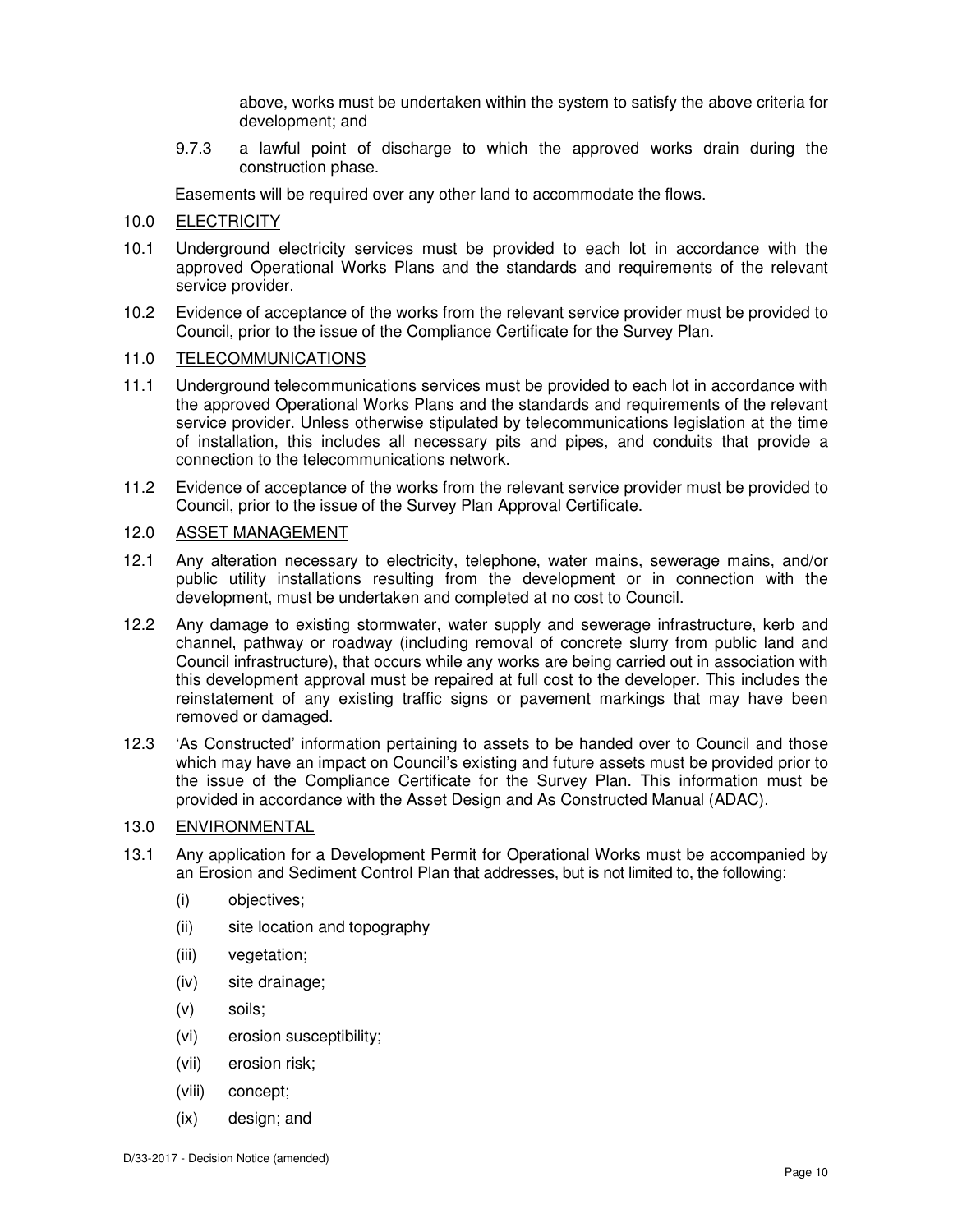(x) implementation,

for the construction and post-construction phases of work.

- 13.2 The Erosion Control and Stormwater Control Management Plan prepared by a Registered Professional Engineer of Queensland in accordance with the Capricorn Municipal Design Guidelines, must be implemented, monitored and maintained for the duration of the works, and until all exposed soil areas are permanently stabilised (for example, turfed, hydromulched, concreted, landscaped). The plan must be available on-site for inspection by Council Officers whilst all works are being carried out.
- 13.3 All dead and damaged timber must be removed from the Residential Area during construction of the subdivision and prior to the issue of the Compliance Certificate for the Survey Plan.

## 14.0 OPERATING PROCEDURES

14.1 All construction materials, waste, waste skips, machinery and contractors' vehicles must be located and stored or parked within the development site. Storage of materials, or parking of construction machinery or contractors' vehicles must not occur within Belmont Road.

## ADVISORY NOTES

# NOTE 1. Aboriginal Cultural Heritage

It is advised that under section 23 of the Aboriginal Cultural Heritage Act 2003, a person who carries out an activity must take all reasonable and practicable measures to ensure the activity does not harm Aboriginal cultural heritage (the "cultural heritage duty of care"). Maximum penalties for breaching the duty of care are listed in the Aboriginal cultural heritage legislation. The information on Aboriginal cultural heritage is available on the Department of Aboriginal and Torres Strait Islander and Partnerships website www.datsip.qld.gov.au.

#### NOTE 2. General Environmental Duty

General environmental duty under the *Environmental Protection Act 1994* prohibits unlawful environmental nuisance caused by noise, aerosols, particles, dust, ash, fumes, light, odour or smoke beyond the boundaries of the development site during all stages of the development including earthworks, construction and operation.

## NOTE 3. General Safety Of Public During Construction

The Work Health and Safety Act 2011 and Manual of Uniform Traffic Control Devices must be complied with in carrying out any construction works, and to ensure safe traffic control and safe public access in respect of works being constructed on a road.

#### NOTE 4. Infrastructure Charges Notice

This application is subject to infrastructure charges in accordance with Council policies. The charges are presented on an Infrastructure Charges Notice.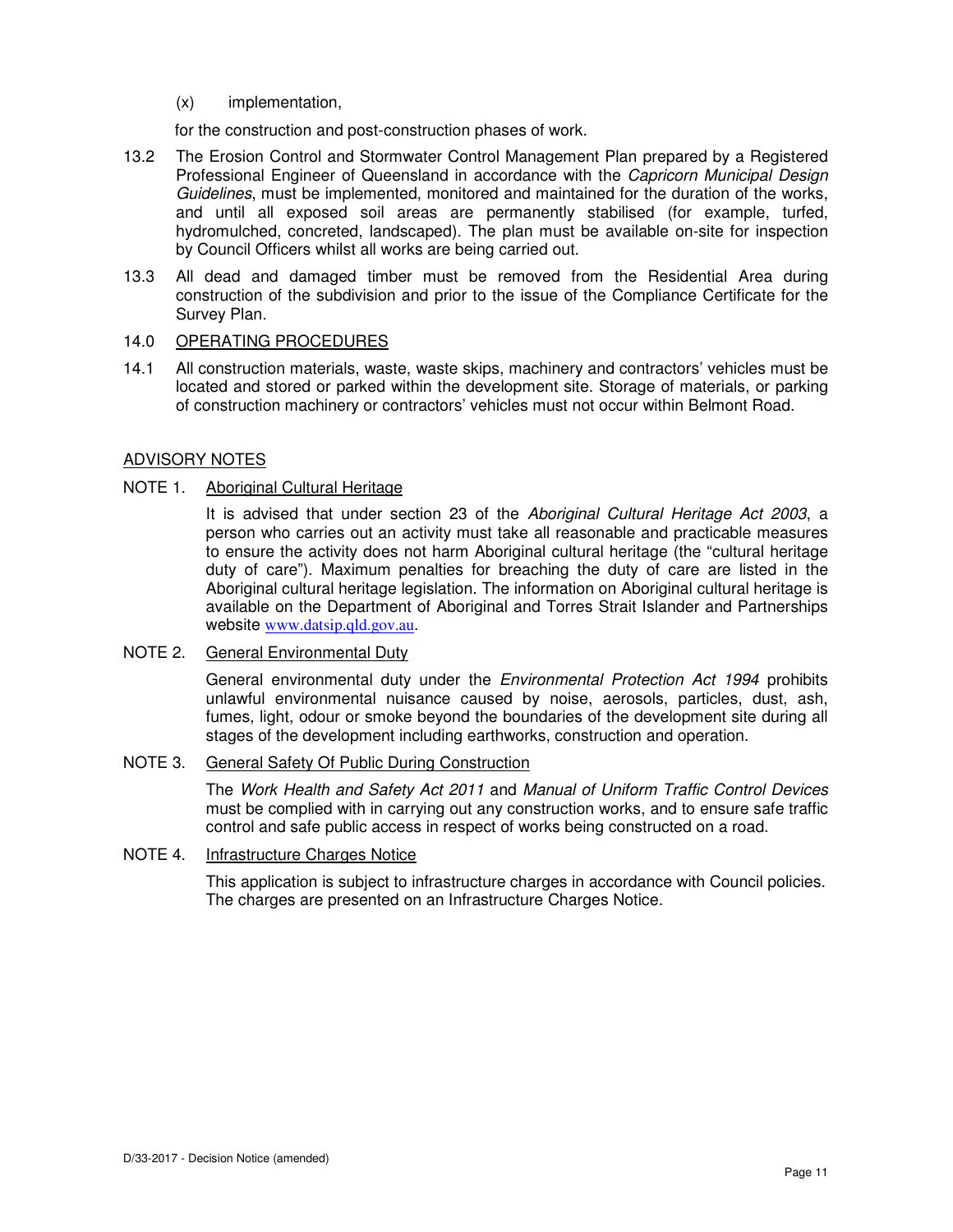

# **Attachment 2 - Appeal Rights**

PLANNING ACT 2016

The following is an extract from the Planning Act 2016 (Chapter 6)

#### **Appeal rights**

#### **229 Appeals to tribunal or P&E Court**

- (1) Schedule 1 states—
	- (a) matters that may be appealed to— (i) either a tribunal or the P&E Court; or (ii) only a tribunal; or
	- (iii) only the P&E Court; and
	- (b) the person— (i) who may appeal a matter (the **appellant**); and (ii) who is a respondent in an appeal of the matter; and
	- (iii) who is a co-respondent in an appeal of the matter; and
	- (iv) who may elect to be a co-respondent in an appeal of the matter.
- (2) An appellant may start an appeal within the appeal period.
- (3) The **appeal period** is—
	- (a) for an appeal by a building advisory agency—10 business days after a decision notice for the decision is given to the agency or
	- (b) for an appeal against a deemed refusal—at any time after the deemed refusal happens; or
	- (c) for an appeal against a decision of the Minister, under chapter 7, part 4, to register premises or to renew the registration of premises—20 business days after a notice is published under section 269(3)(a) or (4); or
	- (d) for an appeal against an infrastructure charges notice— 20 business days after the infrastructure charges notice is given to the person; or
	- (e) for an appeal about a deemed approval of a development application for which a decision notice has not been given—30 business days after the applicant gives the deemed approval notice to the assessment manager; or
	- (f) for any other appeal—20 business days after a notice of the decision for the matter, including an enforcement notice, is given to the person.
	- Note—

See the P&E Court Act for the court's power to extend the appeal period.

- (4) Each respondent and co-respondent for an appeal may be heard in the appeal.
- (5) If an appeal is only about a referral agency's response, the assessment manager may apply to the tribunal or P&E Court to withdraw from the appeal.
- (6) To remove any doubt, it is declared that an appeal against an infrastructure charges notice must not be about—
	- (a) the adopted charge itself; or
	- (b) for a decision about an offset or refund— (i) the establishment cost of trunk infrastructure identified in a LGIP; or
		- (ii) the cost of infrastructure decided using the method
	- included in the local government's charges resolution.

#### **230 Notice of appeal**

- (1) An appellant starts an appeal by lodging, with the registrar of the tribunal or P&E Court, a notice of appeal that— (a) is in the approved form; and
	- (b) succinctly states the grounds of the appeal.
- (2) The notice of appeal must be accompanied by the required fee.
- (3) The appellant or, for an appeal to a tribunal, the registrar must, within the service period, give a copy of the notice of appeal to—
	- (a) the respondent for the appeal; and
	- (b) each co-respondent for the appeal; and
	- D/33-2017 Decision Notice (amended)
- (c) for an appeal about a development application under schedule 1, table 1, item 1—each principal submitter for the development application; and
- (d) for an appeal about a change application under schedule 1, table 1, item 2—each principal submitter for the change application; and
- (e) each person who may elect to become a co-respondent for the appeal, other than an eligible submitter who is not a principal submitter in an appeal under paragraph (c) or (d); and
- (f) for an appeal to the P&E Court—the chief executive; and
- (g) for an appeal to a tribunal under another Act—any other
- person who the registrar considers appropriate. (4) The **service period** is—
	- (a) if a submitter or advice agency started the appeal in the P&E Court—2 business days after the appeal is started; or
	- (b) otherwise—10 business days after the appeal is started.
- (5) A notice of appeal given to a person who may elect to be a co-respondent must state the effect of subsection
- (6) A person elects to be a co-respondent by filing a notice of election, in the approved form, within 10 business days after the notice of appeal is given to the person*.*
- **231 Other appeals**
- (1) Subject to this chapter, schedule 1 and the P&E Court Act, unless the Supreme Court decides a decision or other matter under this Act is affected by jurisdictional error, the decision or matter is non-appealable.
- (2) The Judicial Review Act 1991, part 5 applies to the decision or matter to the extent it is affected by jurisdictional error.
- (3) A person who, but for subsection (1) could have made an application under the Judicial Review Act 1991 in relation to the decision or matter, may apply under part 4 of that Act for a statement of reasons in relation to the decision or matter.
- (4) In this section— **decision** includes—
	- (a) conduct engaged in for the purpose of making a decision; and
	- (b) other conduct that relates to the making of a decision; and
	- (c) the making of a decision or the failure to make a decision; and
	- (d) a purported decision; and
	- (e) a deemed refusal.
- **non-appealable**, for a decision or matter, means the decision or matter—
	- (a) is final and conclusive; and
	- (b) may not be challenged, appealed against, reviewed, quashed, set aside or called into question in any other way under the Judicial Review Act 1991 or otherwise, whether by the Supreme Court, another court, a tribunal or another entity; and
	- (c) is not subject to any declaratory, injunctive or other order of the Supreme Court, another court, a tribunal or another entity on any ground.

#### **232 Rules of the P&E Court**

- (1) A person who is appealing to the P&E Court must comply with the rules of the court that apply to the appeal.
- (2) However, the P&E Court may hear and decide an appeal even if the person has not complied with rules of the P&E Court.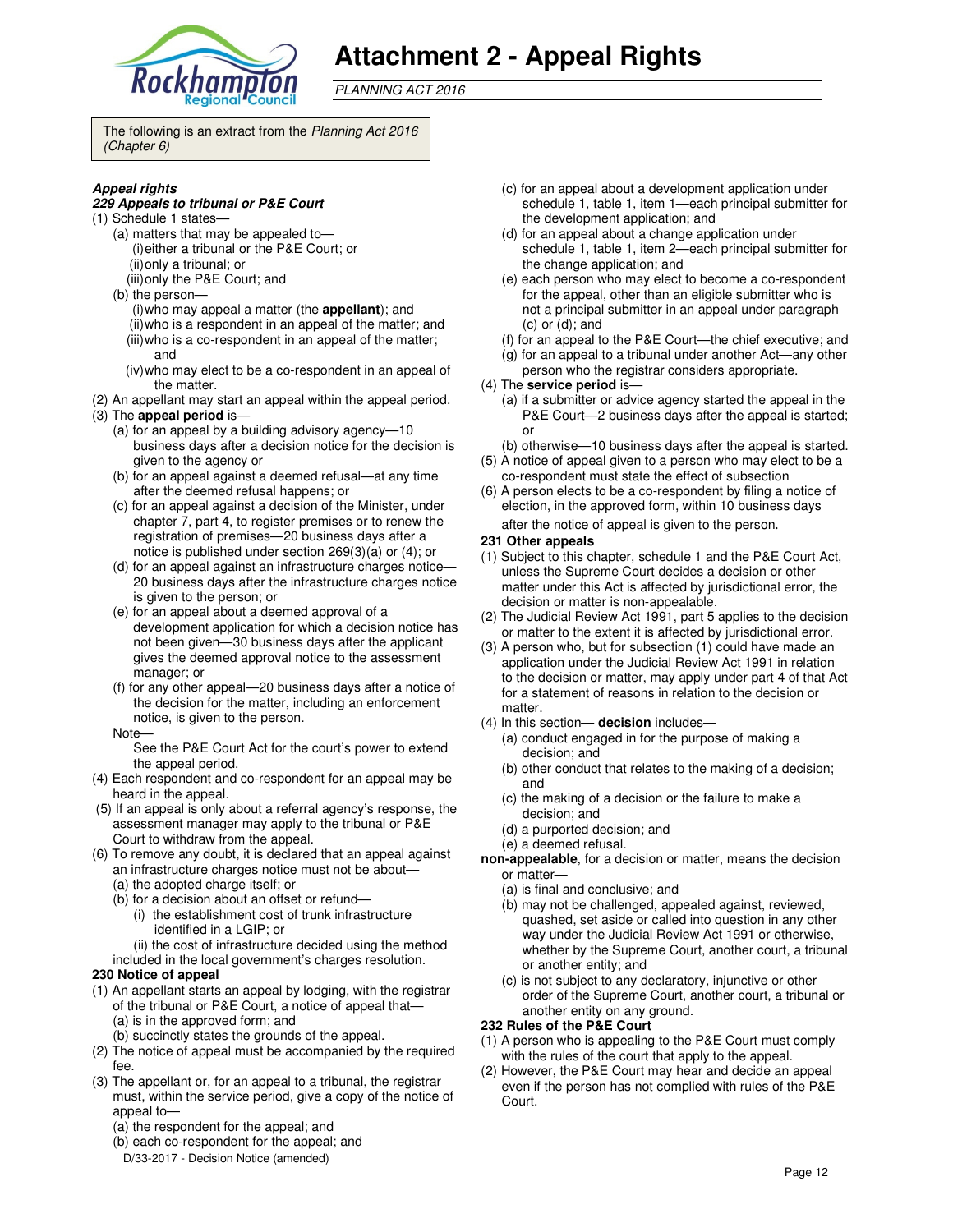

# **Appeal Rights**

PLANNING ACT 2016

# **Schedule 1**

#### **Appeals section 229 1 Appeal rights and parties to appeals**

- (1) Table 1 states the matters that may be appealed to—(a) the P&E court; or (b) a tribunal.
- (2) However, table 1 applies to a tribunal only if the matter involves—
	- (a) the refusal, or deemed refusal of a development application, for—
	- (i) a material change of use for a classified building; or
	- (ii) operational work associated with building work, a retaining wall, or a tennis court; or (b) a provision of a development approval for—
	- (i) a material change of use for a classified building; or
- (ii) operational work associated with building work, a retaining wall, or a tennis court; or
	- (c) if a development permit was applied for—the decision to give a preliminary approval for—
		- (i) a material change of use for a classified building; or
		- (ii) operational work associated with building work, a retaining wall, or a tennis court; or
	- (d) a development condition if—
		- (i) the development approval is only for a material change of use that involves the use of a building classified under the Building Code as a class 2 building; and
		- (ii) the building is, or is proposed to be, not more than 3 storeys; and
		- (iii) the proposed development is for not more than 60 sole-occupancy units; or
	- (e) a decision for, or a deemed refusal of, an extension application for a development approval that is only for a material change of use of a classified building; or
	- (f) a decision for, or a deemed refusal of, a change application for a development approval that is only for a material change of use of a classified building; or
	- (g) a matter under this Act, to the extent the matter relates to—
		- (i) the Building Act, other than a matter under that Act that may or must be decided by the Queensland Building and Construction Commission; or
		- (ii) the Plumbing and Drainage Act, part 4 or 5; or
	- (h) a decision to give an enforcement notice in relation to a matter under paragraphs (a) to (g); or
	- (i) a decision to give an infrastructure charges notice; or
	- (j) the refusal, or deemed refusal, of a conversion application; or
	- (k) a matter that, under another Act, may be appealed to the tribunal; or
	- (l) a matter prescribed by regulation.
- (3) Also, table 1 does not apply to a tribunal if the matter
- involves—
	- (a) for a matter in subsection  $(2)(a)$  to  $(d)$ 
		- (i) a development approval for which the development application required impact assessment; and
		- (ii) a development approval in relation to which the assessment manager received a properly made submission for the development application; or
	- (b) a provision of a development approval about the identification or inclusion, under a variation approval, of a matter for the development.
- (4) Table 2 states the matters that may be appealed only to the P&E Court.
- (5) Table 3 states the matters that may be appealed only to the tribunal.
- (6) In each table—
	- (a) column 1 states the appellant in the appeal; and
	- (b) column 2 states the respondent in the appeal; and
	- (c) column 3 states the co-respondent (if any) in the appeal; and
	- (d) column 4 states the co-respondents by election (if any) in the appeal.
- (7) If the chief executive receives a notice of appeal under section 230(3)(f), the chief executive may elect to be a corespondent in the appeal.

| Table 1<br>Appeals to the P&E Court and, for certain matters, to a tribunal                                                                                                                                                                                                                                                                    |                           |                                                              |                                                                                   |
|------------------------------------------------------------------------------------------------------------------------------------------------------------------------------------------------------------------------------------------------------------------------------------------------------------------------------------------------|---------------------------|--------------------------------------------------------------|-----------------------------------------------------------------------------------|
| 1. Development applications<br>An appeal may be made against-<br>(a) the refusal of all or part of the development application; or<br>(b) the deemed refusal of the development application; or<br>(c) a provision of the development approval; or<br>(d) if a development permit was applied for-the decision to give a preliminary approval. |                           |                                                              |                                                                                   |
| Column 1                                                                                                                                                                                                                                                                                                                                       | Column 2                  | Column 3                                                     | Column 4                                                                          |
| Appellant                                                                                                                                                                                                                                                                                                                                      | Respondent                | Co-respondent<br>$($ if any $)$                              | Co-respondent by election<br>(i f any)                                            |
| The applicant                                                                                                                                                                                                                                                                                                                                  | The assessment<br>manager | If the appeal is about<br>a concurrence<br>agency's referral | 1 A concurrence agency that is<br>not a co-respondent<br>2 If a chosen Assessment |

response—the

manager is the respondent-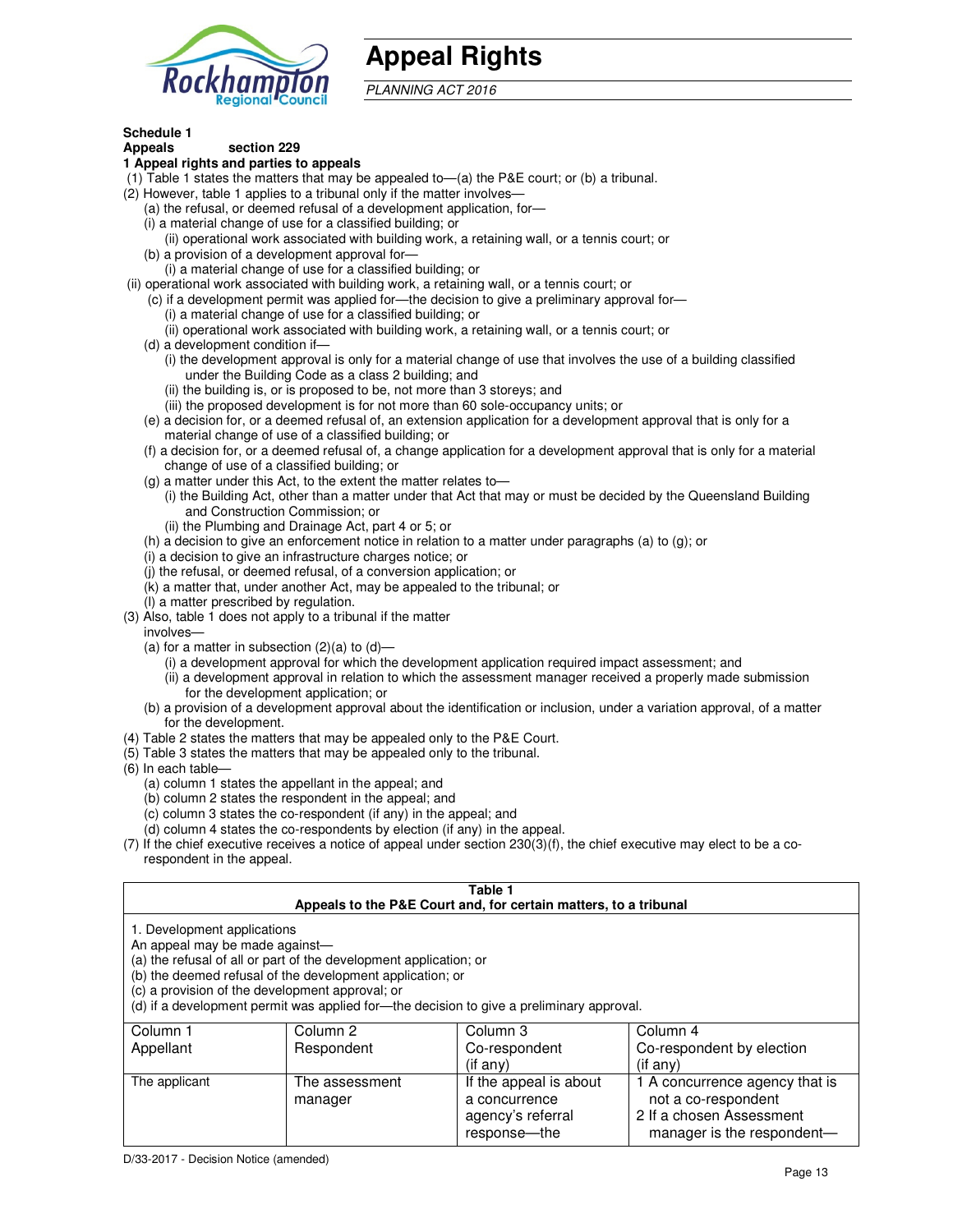| Table 1<br>Appeals to the P&E Court and, for certain matters, to a tribunal                                                                                                                                                                                                                                                                                                                                                                                                                                                                                                                                                                                                                                                                                                                                                                                                                                                                            |                                   |                                                                 |                                                                                                                                                                                                                                                                                                                                                 |
|--------------------------------------------------------------------------------------------------------------------------------------------------------------------------------------------------------------------------------------------------------------------------------------------------------------------------------------------------------------------------------------------------------------------------------------------------------------------------------------------------------------------------------------------------------------------------------------------------------------------------------------------------------------------------------------------------------------------------------------------------------------------------------------------------------------------------------------------------------------------------------------------------------------------------------------------------------|-----------------------------------|-----------------------------------------------------------------|-------------------------------------------------------------------------------------------------------------------------------------------------------------------------------------------------------------------------------------------------------------------------------------------------------------------------------------------------|
|                                                                                                                                                                                                                                                                                                                                                                                                                                                                                                                                                                                                                                                                                                                                                                                                                                                                                                                                                        |                                   | concurrence agency                                              | the prescribed assessment<br>manager<br>3 Any eligible advice agency for<br>the application<br>4 Any eligible submitter for the<br>application                                                                                                                                                                                                  |
| 2. Change applications<br>An appeal may be made against-<br>(b) a deemed refusal of a change application.                                                                                                                                                                                                                                                                                                                                                                                                                                                                                                                                                                                                                                                                                                                                                                                                                                              |                                   |                                                                 | (a) a responsible entity's decision for a change application, other than a decision made by the P&E court; or                                                                                                                                                                                                                                   |
| Column 1<br>Appellant                                                                                                                                                                                                                                                                                                                                                                                                                                                                                                                                                                                                                                                                                                                                                                                                                                                                                                                                  | Column <sub>2</sub><br>Respondent | Column 3<br>Co-respondent<br>(if any)                           | Column 4<br>Co-respondent by election<br>(if any)                                                                                                                                                                                                                                                                                               |
| 1 The applicant<br>2 If the responsible<br>entity is the<br>assessment<br>manager-an<br>affected entity that<br>gave a pre-request<br>notice or response<br>notice                                                                                                                                                                                                                                                                                                                                                                                                                                                                                                                                                                                                                                                                                                                                                                                     | The responsible<br>entity         | If an affected entity<br>starts the appeal-the<br>applicant     | 1 A concurrence agency for the<br>development application<br>2 If a chosen assessment<br>manager is the respondent-<br>the prescribed assessment<br>manager<br>3 A private certifier for the<br>development application<br>4 Any eligible advice agency for<br>the change application<br>5 Any eligible submitter for the<br>change application |
| 3. Extension applications<br>An appeal may be made against-<br>(a) the assessment manager's decision about an extension application; or<br>(b) a deemed refusal of an extension application.                                                                                                                                                                                                                                                                                                                                                                                                                                                                                                                                                                                                                                                                                                                                                           |                                   |                                                                 |                                                                                                                                                                                                                                                                                                                                                 |
| Column 1<br>Appellant                                                                                                                                                                                                                                                                                                                                                                                                                                                                                                                                                                                                                                                                                                                                                                                                                                                                                                                                  | Column <sub>2</sub><br>Respondent | Column 3<br>Co-respondent<br>(if any)                           | Column 4<br>Co-respondent by election<br>(if any)                                                                                                                                                                                                                                                                                               |
| 1 The applicant<br>1<br>For a matter other<br>2.<br>than a deemed<br>refusal of an<br>extension<br>application $-$ a<br>concurrence<br>agency, other than<br>the chief executive,<br>for the application                                                                                                                                                                                                                                                                                                                                                                                                                                                                                                                                                                                                                                                                                                                                               | The assessment<br>manager         | If a concurrence<br>agency starts the<br>appeal - the applicant | If a chosen assessment<br>manager is the respondent - the<br>prescribed assessment manager                                                                                                                                                                                                                                                      |
| 4. Infrastructure charges notices<br>An appeal may be made against an infrastructure charges notice on 1 or more of the following grounds<br>a) The notice involved an error relating to $-$<br>(i) The application of the relevant adopted charge; or<br>Examples of errors in applying an adopted charge -<br>The incorrect application of gross floor area for a non-residential development<br>Applying an incorrect 'use category', under a regulation, to the development<br>The working out of extra demands, for section 120; or<br>(i)<br>An offset or refund; or<br>(ii)<br>b) The was no decision about an offset or refund; or<br>c) If the infrastructure charges notice states a refund will be given - the timing for giving the refund; or<br>d) The amount of the charge is so unreasonable that no reasonable relevant local government could have<br>imposed the amount.<br>Column <sub>2</sub><br>Column 3<br>Column 1<br>Column 4 |                                   |                                                                 |                                                                                                                                                                                                                                                                                                                                                 |
| Appellant                                                                                                                                                                                                                                                                                                                                                                                                                                                                                                                                                                                                                                                                                                                                                                                                                                                                                                                                              | Respondent                        | Co-respondent                                                   | Co-respondent by election                                                                                                                                                                                                                                                                                                                       |

D/33-2017 - Decision Notice (amended)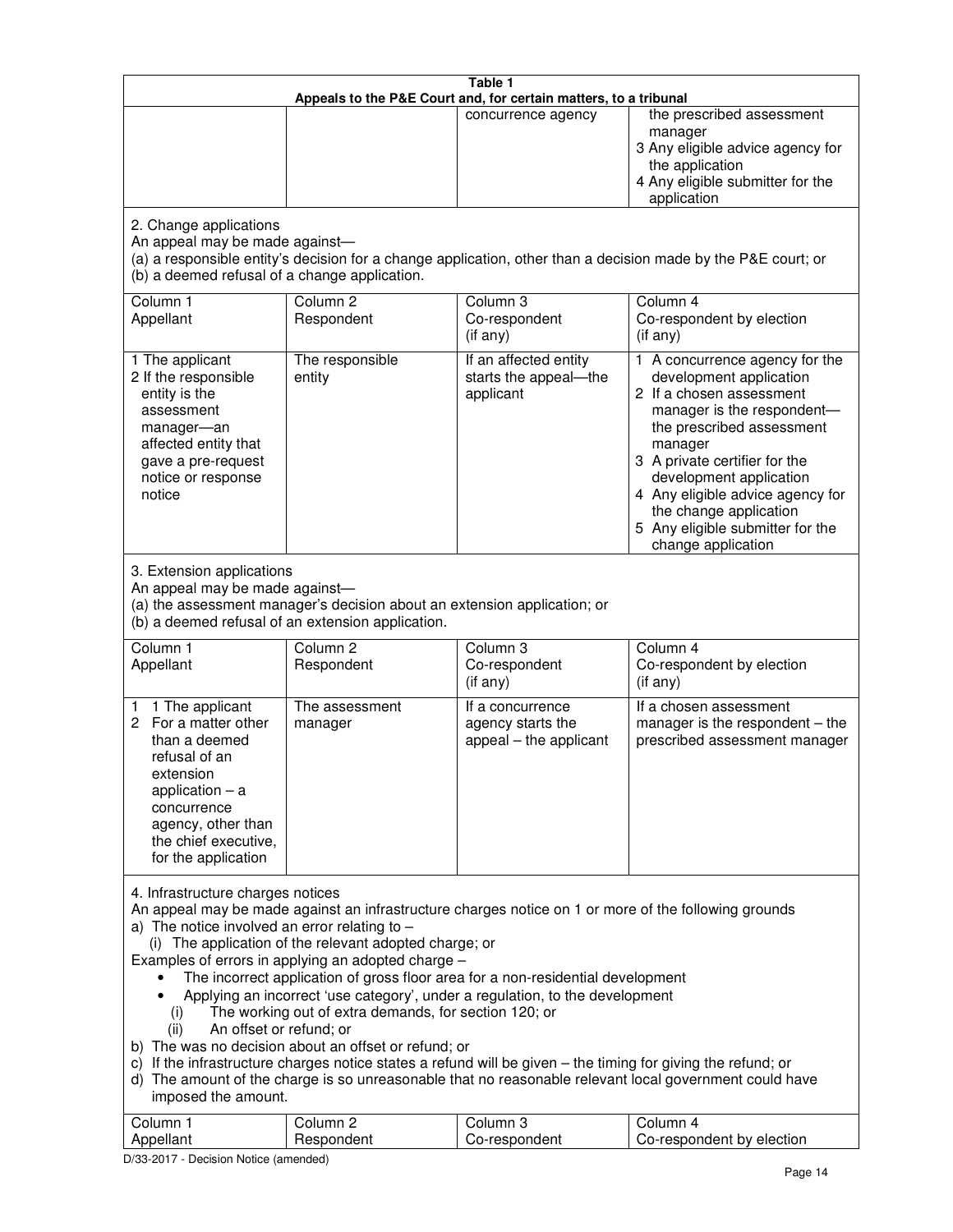| Table 1<br>Appeals to the P&E Court and, for certain matters, to a tribunal                                                                                                                                                                                                                                                                     |                                                                                                                            |                                                                                                                         |                                                                                                                                                                            |
|-------------------------------------------------------------------------------------------------------------------------------------------------------------------------------------------------------------------------------------------------------------------------------------------------------------------------------------------------|----------------------------------------------------------------------------------------------------------------------------|-------------------------------------------------------------------------------------------------------------------------|----------------------------------------------------------------------------------------------------------------------------------------------------------------------------|
|                                                                                                                                                                                                                                                                                                                                                 |                                                                                                                            | (if any)                                                                                                                | (if any)                                                                                                                                                                   |
| The person given the<br>Infrastructure charges<br>notice                                                                                                                                                                                                                                                                                        | The local government<br>that gave the<br>infrastructure charges<br>notice                                                  |                                                                                                                         |                                                                                                                                                                            |
| 5. Conversion applications<br>An appeal may be made against-<br>(a) the refusal of a conversion application; or<br>(b) a deemed refusal of a conversion application.                                                                                                                                                                            |                                                                                                                            |                                                                                                                         |                                                                                                                                                                            |
| Column 1<br>Appellant                                                                                                                                                                                                                                                                                                                           | Column <sub>2</sub><br>Respondent                                                                                          | Column 3<br>Co-respondent<br>(if any)                                                                                   | Column 4<br>Co-respondent by election<br>(if any)                                                                                                                          |
| The applicant                                                                                                                                                                                                                                                                                                                                   | The local government<br>to which the conversion<br>application was made                                                    |                                                                                                                         |                                                                                                                                                                            |
| 6. Enforcement notices                                                                                                                                                                                                                                                                                                                          | An appeal may be made against the decision to give an enforcement notice.                                                  |                                                                                                                         |                                                                                                                                                                            |
| Column 1<br>Appellant                                                                                                                                                                                                                                                                                                                           | Column <sub>2</sub><br>Respondent                                                                                          | Column <sub>3</sub><br>Co-respondent<br>(if any)                                                                        | Column 4<br>Co-respondent by election<br>(if any)                                                                                                                          |
| The person given the<br>enforcement notice                                                                                                                                                                                                                                                                                                      | The enforcement<br>authority                                                                                               |                                                                                                                         | If the enforcement authority is<br>not the local government for<br>the premises in relation to which<br>the offence is alleged to have<br>happened-the local<br>government |
|                                                                                                                                                                                                                                                                                                                                                 |                                                                                                                            | Table 2<br>Appeals to the P&E Court only                                                                                |                                                                                                                                                                            |
| 1. Appeals from tribunal<br>An appeal may be made against a decision of a tribunal, other than a decision under<br>section 252, on the ground of-<br>(a) an error or mistake in law on the part of the tribunal; or<br>(b) jurisdictional error.                                                                                                |                                                                                                                            |                                                                                                                         |                                                                                                                                                                            |
| Column 1<br>Appellant                                                                                                                                                                                                                                                                                                                           | Column 2<br>Respondent                                                                                                     | Column 3<br>Co-respondent<br>(if any)                                                                                   | Column 4<br>Co-respondent by election<br>(i f any)                                                                                                                         |
| A party to the<br>proceedings for the<br>decision                                                                                                                                                                                                                                                                                               | The other party to the<br>proceedings for the<br>decision                                                                  |                                                                                                                         |                                                                                                                                                                            |
| 2. Eligible submitter appeals<br>An appeal may be made against the decision to give a development approval, or an approval for a change<br>application, to the extent that the decision relates to-<br>(a) any part of the development application for the development approval that required impact assessment; or<br>(b) a variation request. |                                                                                                                            |                                                                                                                         |                                                                                                                                                                            |
| Column 1<br>Appellant                                                                                                                                                                                                                                                                                                                           | Column <sub>2</sub><br>Respondent                                                                                          | Column 3<br>Co-respondent<br>(if any)                                                                                   | Column 4<br>Co-respondent by election<br>(if any)                                                                                                                          |
| 1 For a development<br>application-an<br>eligible submitter for<br>the development<br>application<br>2 For a change<br>application-an                                                                                                                                                                                                           | 1 For a development<br>application-the<br>assessment<br>manager<br>2 For a change<br>application-the<br>responsible entity | 1 The applicant<br>2 If the appeal is about<br>a concurrence<br>agency's referral<br>response-the<br>concurrence agency | Another eligible<br>submitter for the<br>application                                                                                                                       |

D/33-2017 - Decision Notice (amended)

eligible submitter for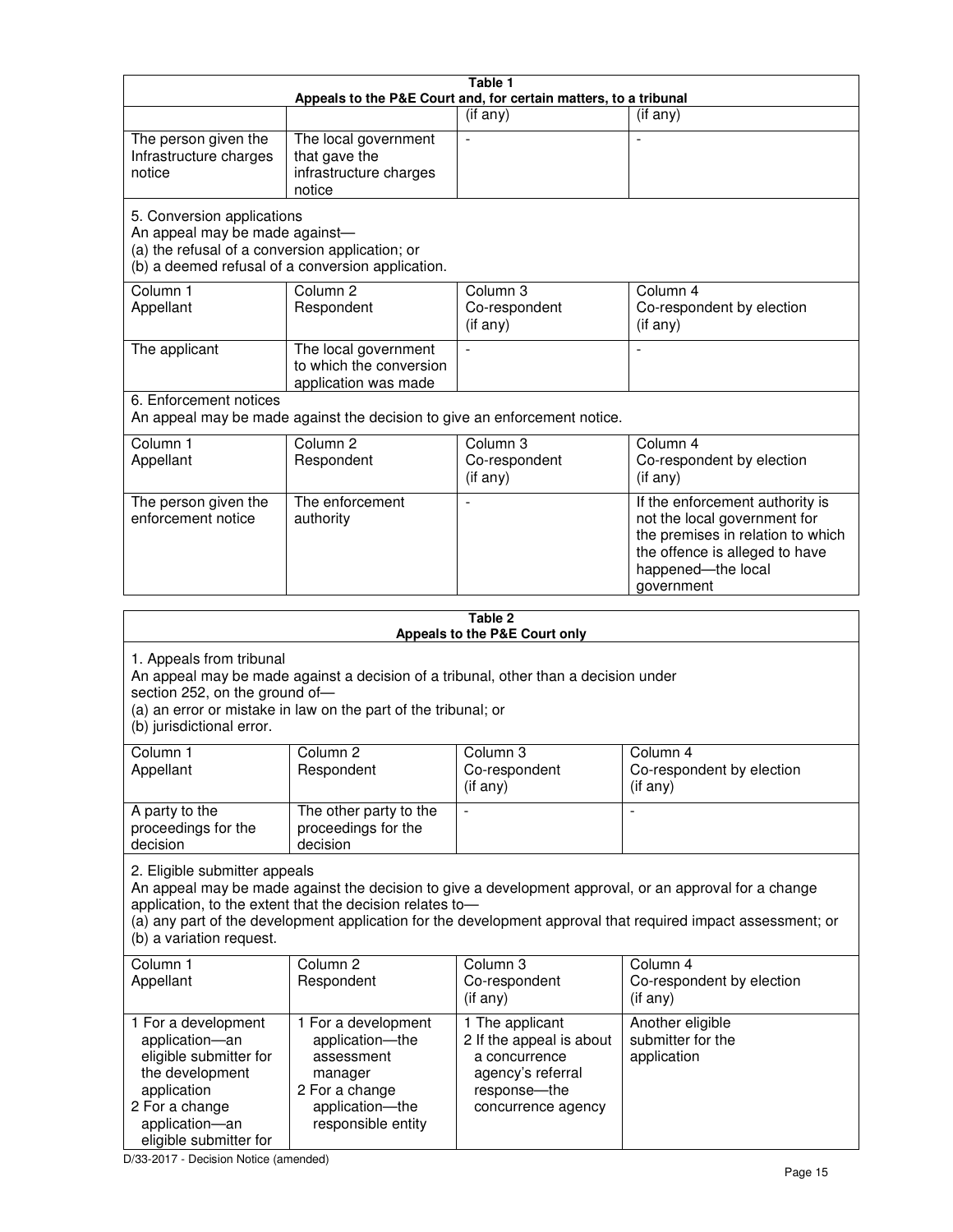| Table 2<br>Appeals to the P&E Court only                                                                                                                                                                                                                                                                                                                                                                           |                                                                                                                            |                                                                                                                         |                                                                                        |
|--------------------------------------------------------------------------------------------------------------------------------------------------------------------------------------------------------------------------------------------------------------------------------------------------------------------------------------------------------------------------------------------------------------------|----------------------------------------------------------------------------------------------------------------------------|-------------------------------------------------------------------------------------------------------------------------|----------------------------------------------------------------------------------------|
| the change<br>application                                                                                                                                                                                                                                                                                                                                                                                          |                                                                                                                            |                                                                                                                         |                                                                                        |
| 3. Eligible submitter and eligible advice agency appeals<br>An appeal may be made against a provision of a development approval, or failure to<br>include a provision in the development approval, to the extent the matter relates to-<br>(a) any part of the development application or the change application, for the development approval, that<br>required impact assessment; or<br>(b) a variation request. |                                                                                                                            |                                                                                                                         |                                                                                        |
| Column 1<br>Appellant                                                                                                                                                                                                                                                                                                                                                                                              | Column <sub>2</sub><br>Respondent                                                                                          | Column 3<br>Co-respondent<br>(if any)                                                                                   | Column 4<br>Co-respondent by election<br>(if any)                                      |
| 1 For a development<br>application-an<br>eligible submitter for<br>the development<br>application<br>2 For a change<br>application-an<br>eligible submitter for<br>the change<br>application<br>3 An eligible advice<br>agency for the<br>development<br>application or change<br>application                                                                                                                      | 1 For a development<br>application-the<br>assessment<br>manager<br>2 For a change<br>application-the<br>responsible entity | 1 The applicant<br>2 If the appeal is about<br>a concurrence<br>agency's referral<br>response-the<br>concurrence agency | Another eligible submitter for the<br>application                                      |
| 4. Compensation claims<br>An appeal may be made against-<br>(a) a decision under section 32 about a compensation claim; or<br>(b) a decision under section 265 about a claim for compensation; or<br>(c) a deemed refusal of a claim under paragraph (a) or (b).                                                                                                                                                   |                                                                                                                            |                                                                                                                         |                                                                                        |
| Column <sub>1</sub><br>Appellant                                                                                                                                                                                                                                                                                                                                                                                   | Column <sub>2</sub><br>Respondent                                                                                          | Column 3<br>Co-respondent<br>(if any)                                                                                   | Column 4<br>Co-respondent by election<br>(if any)                                      |
| A person dissatisfied<br>with the decision                                                                                                                                                                                                                                                                                                                                                                         | The local<br>government to which<br>the claim was made                                                                     | ÷,                                                                                                                      | $\overline{a}$                                                                         |
| 5. Registered premises<br>An appeal may be made against a decision of the Minister under chapter 7, part 4.                                                                                                                                                                                                                                                                                                        |                                                                                                                            |                                                                                                                         |                                                                                        |
| Column <sub>1</sub><br>Appellant                                                                                                                                                                                                                                                                                                                                                                                   | Column <sub>2</sub><br>Respondent                                                                                          | Column <sub>3</sub><br>Co-respondent<br>(if any)                                                                        | Column 4<br>Co-respondent by election<br>(if any)                                      |
| 1 A person given a<br>decision notice about<br>the decision<br>2 If the decision is to<br>register premises or<br>renew the<br>registration of<br>premises-an owner<br>or occupier of<br>premises in the<br>affected area for the<br>registered premises<br>who is dissatisfied<br>with the decision                                                                                                               | <b>The Minister</b>                                                                                                        |                                                                                                                         | If an owner or occupier starts the<br>appeal - the owner of the<br>registered premises |